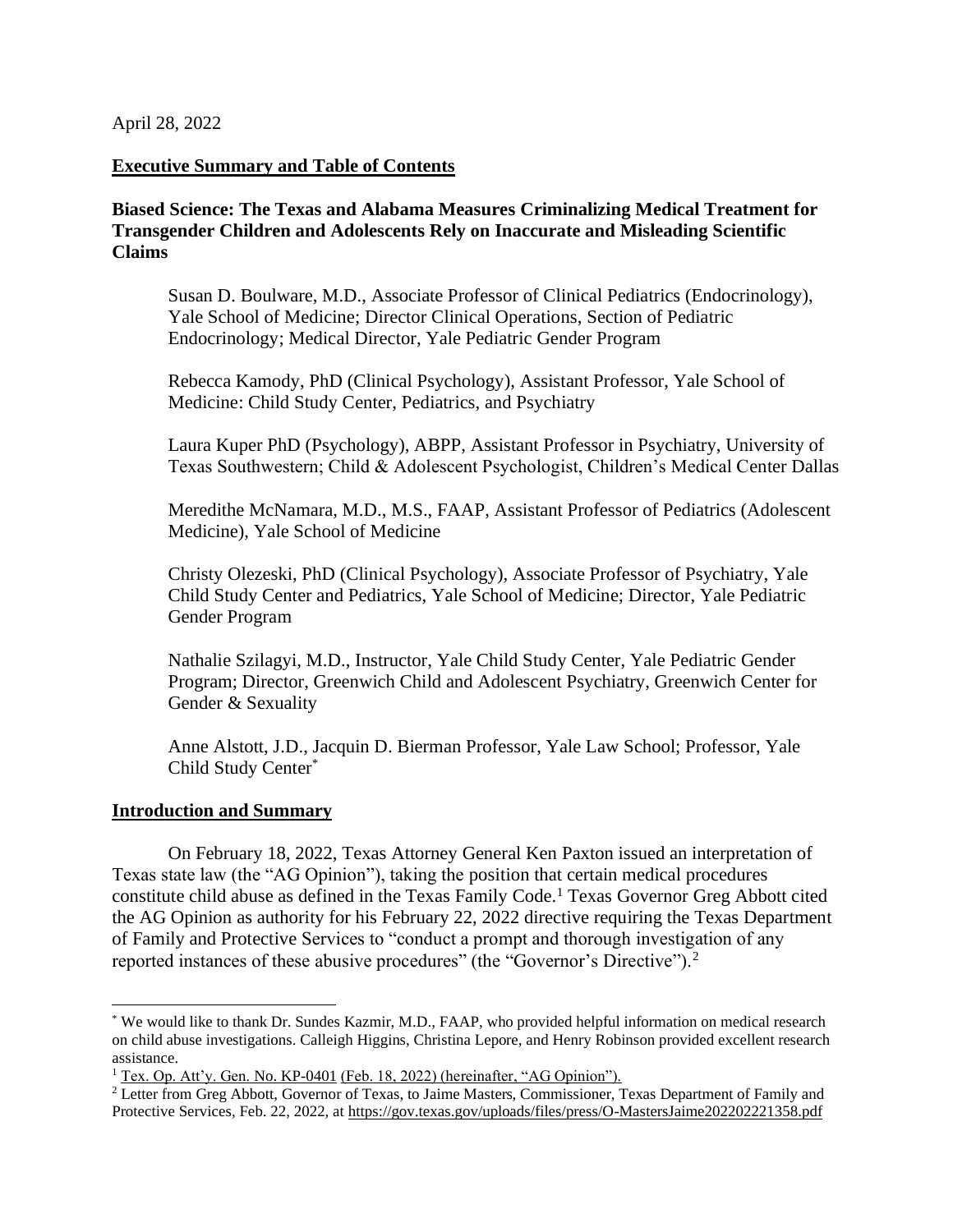On April 7, 2022, Governor Kay Ivey of Alabama signed S.B. 184 (the "Alabama Law"), which imposes felony penalties on anyone providing certain medical care to any child, adolescent, or young adult under age 19.<sup>3</sup>

We are a group of six scientists and one law professor. Among the scientists, three of us are M.D.s., three are PhD's, and all treat transgender children and adolescents in daily clinical practice. We all hold academic appointments at major medical schools, including the University of Texas Southwestern and Yale University. In this report, we examine in depth the scientific claims made in the AG Opinion and the text of the Alabama Law about medical care for transgender children and adolescents. Note that, although we reject the AG's assertion that gender-affirming care constitutes child abuse and we oppose the Alabama Law's criminalization of such care, we do not address, in this report, the legal validity of either.<sup>4</sup> In accordance with our expertise, our focus is on the science.

After examining the AG Opinion and the findings of "fact" in the Alabama Law in detail, we conclude that their medical claims are not grounded in reputable science and are full of errors of omission and inclusion. These errors, taken together, thoroughly discredit the AG Opinion's claim that standard medical care for transgender children and adolescents constitutes child abuse. The Alabama Law contains similar assertions of scientific fact, and these too are riddled with errors, calling into question the scientific foundations of the law.

In this report, we focus closely on the AG Opinion, because it contains a full explanation of its reasoning, while the Alabama law presents a list of purported scientific findings without argument or citation. We note, throughout, when the purported findings in the Alabama law echo the claims made in the AG Opinion.

The Texas Attorney General either misunderstands or deliberately misstates medical protocols and scientific evidence. The AG Opinion and the Alabama Law make exaggerated and unsupported claims about the course of treatment for gender dysphoria, specifically claiming that standard medical care for pediatric patients includes surgery on genitals and reproductive organs. In fact, the authoritative protocols for medical care for transgender children and adolescents, which define what we term "gender-affirming care," specifically state that individuals must be over the age of majority before they can undergo such surgery. The AG Opinion and the Alabama Law also ignore the mainstream scientific evidence showing the significant benefits of gender-affirming care and exaggerate potential risks.

These are not close calls or areas of reasonable disagreement. The AG Opinion and the Alabama Law's findings ignore established medical authorities and repeat discredited, outdated, and poor-quality information. The AG Opinion also mischaracterizes reputable

<sup>3</sup> Vulnerable Child Compassion and Protection Act, 2022 Ala. Laws 289 (hereinafter, "Alabama Law").

<sup>4</sup> For legal analysis, see Plaintiffs' Original Petition and Application for Temporary Restraining Order, Temporary Injunction, Permanent Injunction, and Request for Declaratory Relief, Doe v. Abbott, March 1, 2022, at [https://www.aclu.org/legal-document/doe-v-abbott-petition.](https://www.aclu.org/legal-document/doe-v-abbott-petition)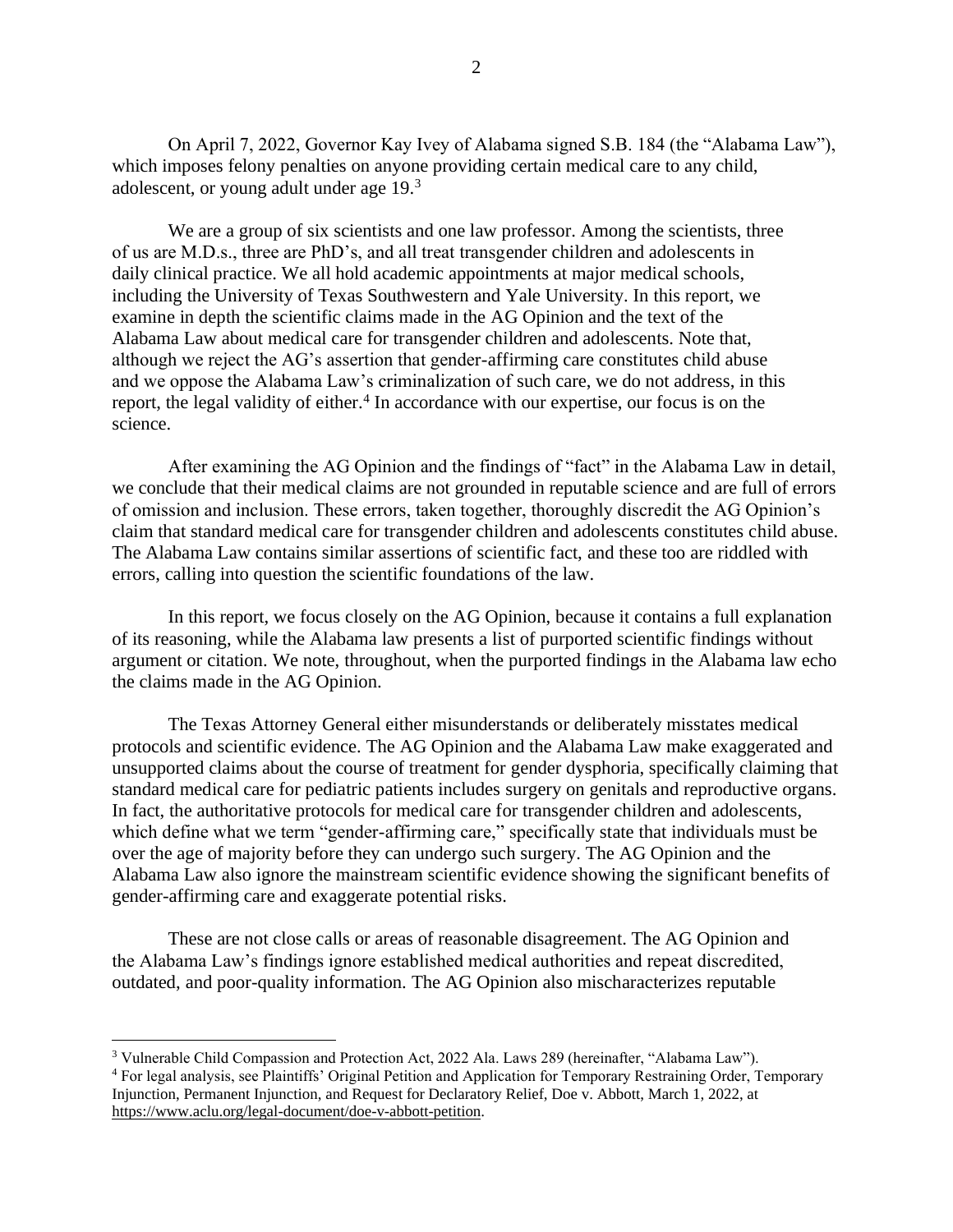sources and repeatedly cites a fringe group whose listed advisors have limited (or no) scientific and medical credentials and include well-known anti-trans activists.

The AG Opinion falsely implies that puberty blockers and hormones are administered to prepubertal children, when, in fact, the standard medical protocols recommend drug treatments only for adolescents (and not prepubertal children). For purposes of this report, we use the term "adolescent" to refer to a child under the age of majority in whom pubertal development has begun.

The AG Opinion also omits mention of the extensive safeguards established by the standard protocols to ensure that medication is needed and that adolescents and their parents give informed assent and consent, respectively, to treatment when it is determined to be essential care. There is no rush to treatment: the course of gender-affirming care is tailored to each individual, and standard protocols mandate a process of consultation involving an interdisciplinary team including mental health professionals, medical providers, and parents.

By omitting the evidence demonstrating the substantial benefits of treatment for gender dysphoria, and by focusing on invented and exaggerated harms, the AG Opinion and the Alabama Law portray a warped picture of the scientific evidence. Contrary to their claims, a solid body of reputable evidence shows that gender-affirming care can be lifesaving and significantly improves mental health and reduces suicide attempts. The standard medical protocols were crafted by bodies of international experts based on a solid scientific foundation and have been in use for decades. Thus, treating gender dysphoria is considered not only ethical but also the clinically and medically recommended standard of care. Indeed, it would be considered unethical to *withhold* medical care from patients with gender dysphoria, just as it would be unethical to withhold potentially lifesaving care for patients with any other serious medical condition.

The repeated errors and omissions in the AG Opinion are so consistent and so extensive that it is difficult to believe that the opinion represents a good-faith effort to draw legal conclusions based on the best scientific evidence. It seems apparent that the AG Opinion is, rather, motivated by bias and crafted to achieve a preordained goal: to deny gender-affirming care to transgender youth. The same is true of the scientific claims made in the Alabama Law.

Many reputable scientific and professional organizations have issued statements opposing the Texas action,<sup>5</sup> but to our knowledge, none have conducted the in-depth, point-by-point review that we provide here.

<sup>5</sup> See APA President Condemns Texas Governor's Directive to Report Parents of Transgender Minors [Internet]. Washington, D.C.: American Psychological Association; 2022 Feb 24 [cited 2022 Apr 15]. Available from: [https://www.apa.org/news/press/releases/2022/02/report-parents-transgender-children;](https://www.apa.org/news/press/releases/2022/02/report-parents-transgender-children) American Academy of Pediatrics, AAP, Texas Pediatric Society Oppose Actions in Texas Threatening Health of Transgender Youth [Internet]. Itasca (IL): American Academy of Pediatrics; 2022 Feb 24 [cited 2022 Apr 15]. Available from: [https://www.aap.org/en/news-room/news-releases/aap/2022/aap-texas-pediatric-society-oppose-actions-in-texas](https://www.aap.org/en/news-room/news-releases/aap/2022/aap-texas-pediatric-society-oppose-actions-in-texas-threatening-health-of-transgender-youth/)[threatening-health-of-transgender-youth/;](https://www.aap.org/en/news-room/news-releases/aap/2022/aap-texas-pediatric-society-oppose-actions-in-texas-threatening-health-of-transgender-youth/) AACAP Statement Opposing Actions in Texas Threatening the Health, Mental Health and Well-Being of Transgender and Gender Diverse Youth and Their Families [Internet]. Washington, D.C.: American Academy of Child & Adolescent Psychiatry; 2022 March 1 [cited 2022 Apr 22].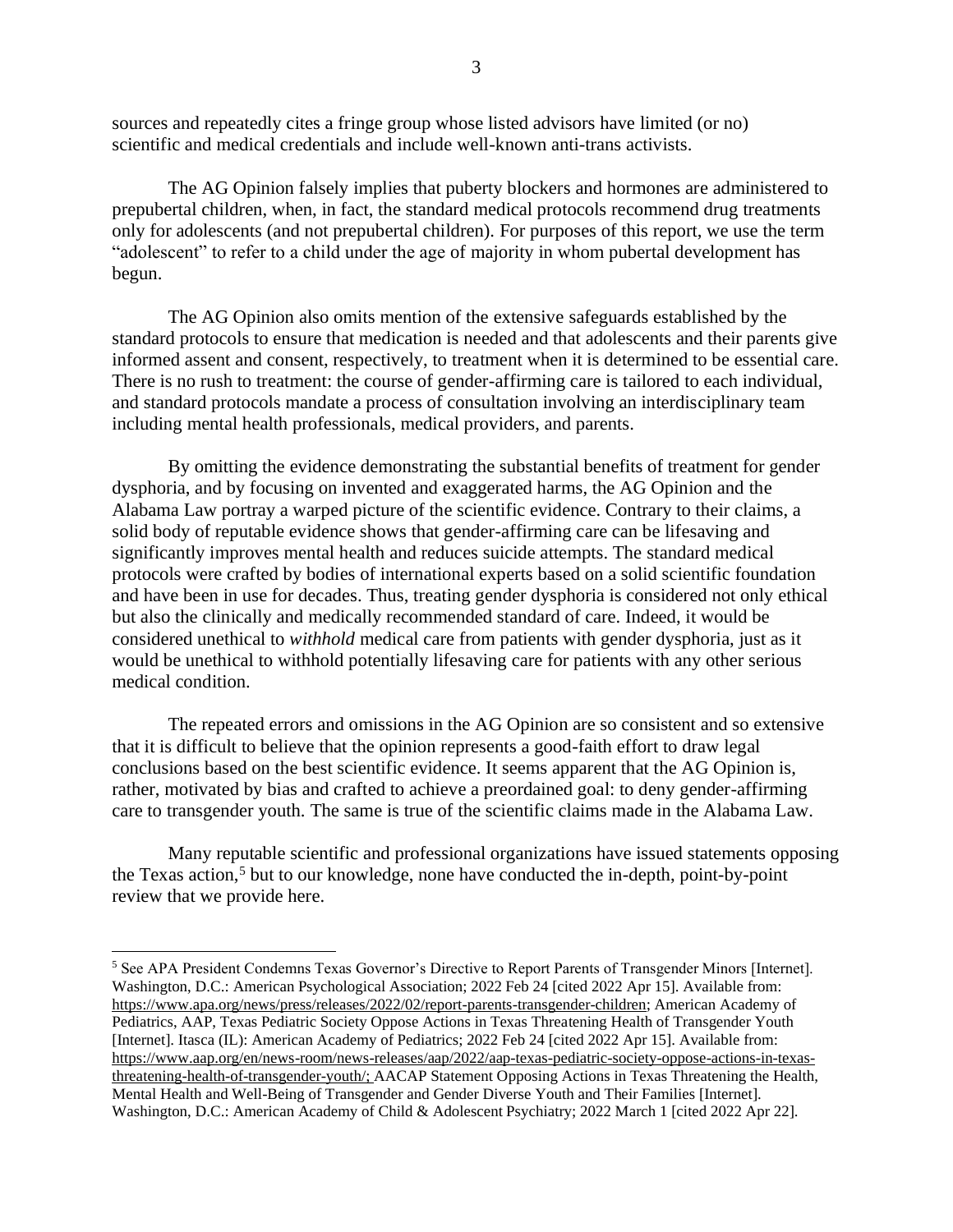Throughout this report, we use the highest-quality scientific evidence available. In this context, large-scale, randomized controlled trials would be inappropriate for ethical reasons: when medical care has been shown (by other methods) to reduce gender dysphoria and improve mental health, as is the case for gender-affirming care for individuals with gender dysphoria, it would be unethical to deny that care to a control group of patients. This is true in many areas of medicine. In such cases, physicians instead rely on studies using other scientific methods, and they judge the relative quality of evidence based on several factors, including whether the study is peer-reviewed, published in a high-impact journal, up to date, and conducted by reputable investigators.

In this report, we cite studies that are peer-reviewed, up to date, conducted by respected investigators, and published in high-impact journals that are widely read. This represents the highest-quality evidence available to physicians making treatment decisions in this context. By contrast, the AG Opinion relies on very poor-quality evidence. Only two of its sources are peer-reviewed scientific studies. Of these, one is badly out-of-date, and the other is cited for a proposition that is irrelevant to the treatment of transgender children and adolescents.<sup>6</sup>

To summarize, we find that:

## **1. The AG Opinion and the Alabama Law falsely claim that current medical standards authorize the surgical sterilization of transgender children and adolescents. In fact, present medical standards state that individuals must be the age of majority or older before undergoing surgery on genitals or reproductive organs.**

Current medical protocols do not allow for either surgery or drug therapy for prepubertal children and specifically state that genital surgery should not be carried out before patients reach the legal age of majority. The standards of care do permit the careful use of drug therapies for adolescents (but not prepubertal children) and caution that drug therapies should be undertaken only after a careful, staged process of psychological and

Available from:

[https://www.aacap.org/AACAP/zLatest\\_News/AACAP\\_Statement\\_Opposing\\_Actions\\_in\\_Texas.aspx.](https://www.aacap.org/AACAP/zLatest_News/AACAP_Statement_Opposing_Actions_in_Texas.aspx) See also Letter from James L. Madara, CEO and Executive Vice President of the American Medical Association, to Bill McBride, Executive Director of the National Governors Association, April 26, 2021 (opposing legislation in Arkansas and other states that would deny gender-affirming care), at [https://www.ama-assn.org/press-center/press](https://www.ama-assn.org/press-center/press-releases/ama-states-stop-interfering-health-care-transgender-children)[releases/ama-states-stop-interfering-health-care-transgender-children;](https://www.ama-assn.org/press-center/press-releases/ama-states-stop-interfering-health-care-transgender-children) Clarke M, Farnan A, Barba A, Giovanni K, Brymer M, Julian J. Gender-Affirming Care Is Trauma-Informed Care [Internet]. Los Angeles (CA) and Durham (NC): National Child Traumatic Stress Network; 2022 [cited 2022 Apr 15]. Available from: [https://www.nctsn.org/sites/default/files/resources/fact-sheet/gender-affirming-care-is-trauma-informed-care.pdf.](https://www.nctsn.org/sites/default/files/resources/fact-sheet/gender-affirming-care-is-trauma-informed-care.pdf)

<sup>6</sup> One study is Dhejne C, Lichtenstein P, Boman M, Johansson AL, Langstrom N, Landen M. Long-term follow-up of transsexual persons undergoing sex reassignment surgery: cohort study in Sweden. PLoS One 2011 Feb 22;6(2):e16885. We discuss in Section 2 why Dhejne et al. is out of date and unsupportive of the AG's claims. The AG Opinion also cites one study for the proposition that "hysterectomy, oophorectomy, and orchiectomy result in permanent sterility." The cited study is Cheng PJ, Pastuszak AW, Myers JB, Goodwin IA, Hotaling JM. Fertility concerns of the transgender patient. Transl Androl Urol. 2019 Jun;8(3):209-218. As we explain in Section 1, current medical protocols do not authorize surgery on genitals or reproductive organs for anyone under the age of majority, and so the reference is irrelevant to the treatment of minors.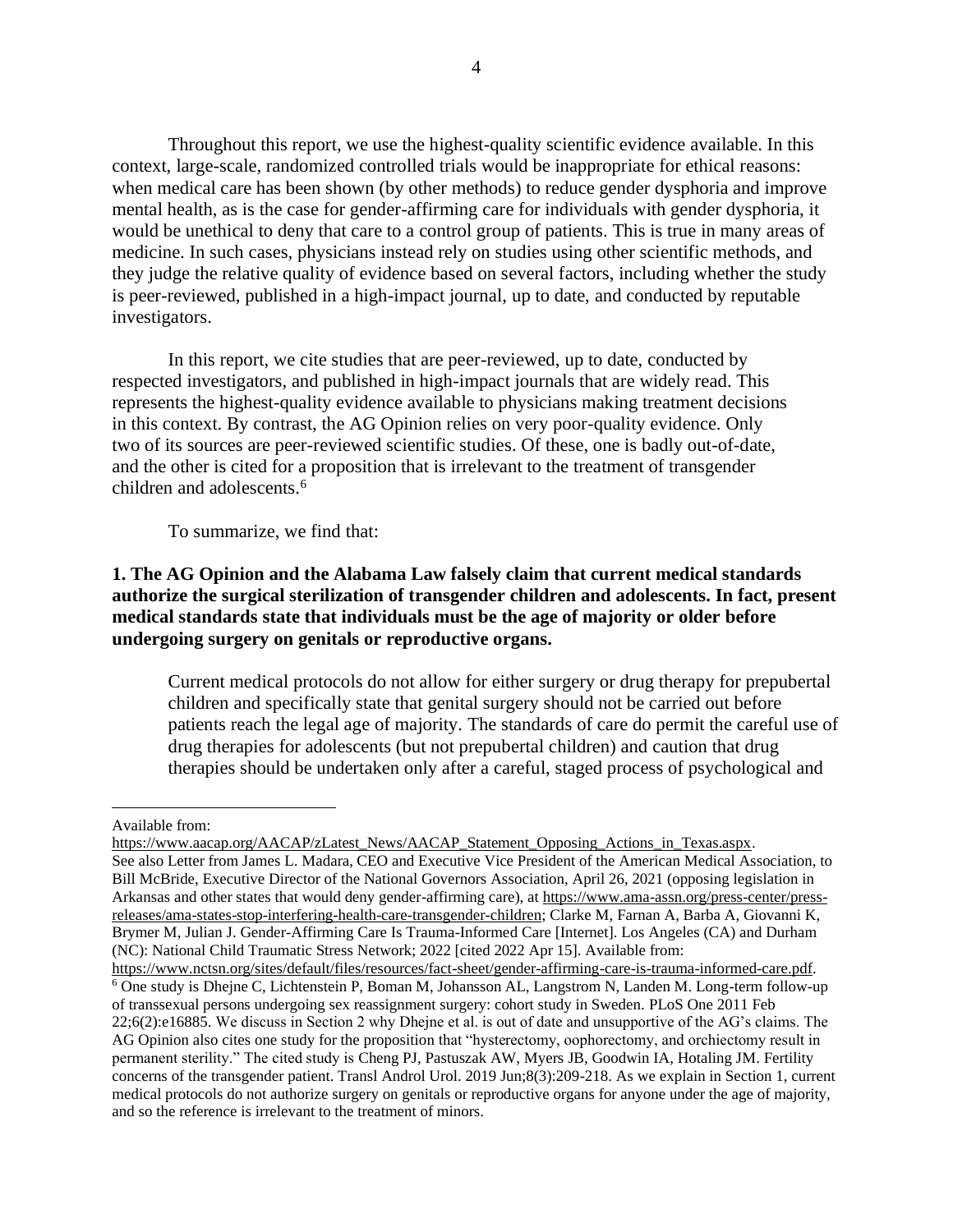medical counseling. The AG Opinion's and Alabama Law's lists of "sex change procedures" and the claims that doctors are routinely sterilizing children and teenagers do not reflect current medical practice.

**2. The AG Opinion and the Alabama Law ignore the substantial benefits of medical care for transgender children and adolescents, care which has consistently been shown to reduce gender dysphoria and improve mental health. The best scientific evidence shows that gender dysphoria is real, that untreated gender dysphoria leads predictably to serious, negative medical consequences, and that gender-affirming care significantly improves mental health outcomes, including reducing rates of suicide.** 

The AG Opinion and the Alabama Law omit any discussion of the demonstrated benefits of gender-affirming care as recognized by established medical science. The AG Opinion and the Alabama Law also greatly exaggerate the percentage of adolescents whose diagnosed gender dysphoria dissipates without gender-affirming care. And the AG Opinion repeats discredited evidence claiming that there is a wave of so-called "rapidonset" gender dysphoria among U.S. adolescents.

## **3. The AG Opinion and the Alabama Law greatly exaggerate the risks of gender-affirming drug therapy.**

The AG Opinion exhibits a poor understanding of medicine and consistently misstates medical protocols and scientific evidence. Contrary to the AG Opinion's statements, gender-affirming drug therapy (including puberty blockers and hormonal treatments) is safe and effective and has been approved by the major medical authorities. Puberty blockers are fully reversible; when discontinued, puberty begins, and fertility develops normally.

Gender-affirming hormone treatments can reduce fertility to some degree while ongoing, but the evidence suggests that these effects are reversible when hormone therapy is discontinued. Standard medical protocols manage these risks in the way any medical risks should be managed: by weighing the benefits of treatment against potential harms and by a careful and individualized process of consultation and consent. Indeed, the informed consent procedures for gender-affirming drug treatment are at least as rigorous as the consent required for any other drug treatment.